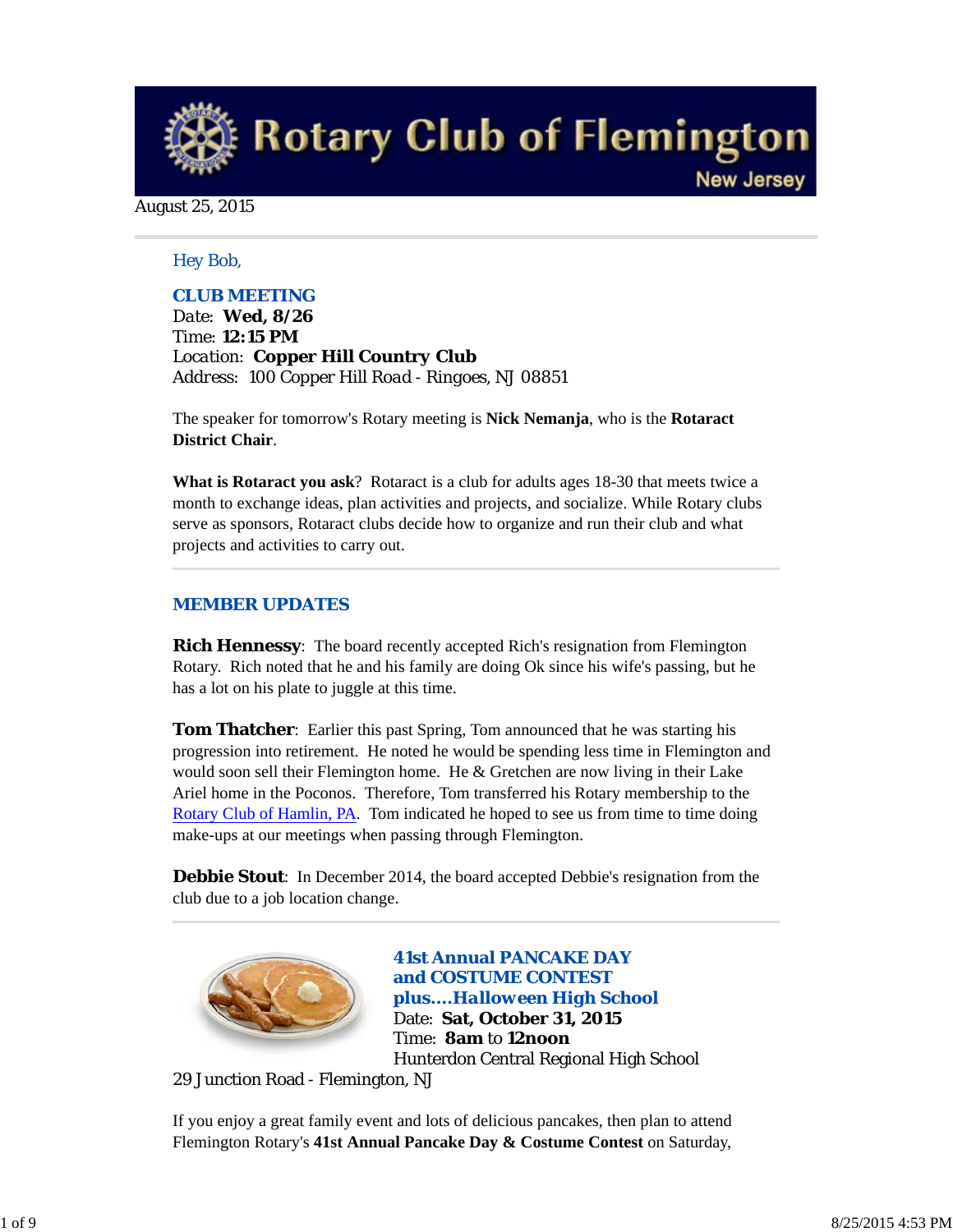October 31 from 8am to 1pm. Doors open at **8am** and close at **12noon**.

This annual event will take place at the Commons at Hunterdon Central Regional High School in Raritan Township. The Commons is near Hunterdon Central's field house, at 29 Junction Road, in Flemington.

The Rotary Club of Flemington Helps the Local Community - Proceeds generated from Pancake Day provide scholarships for HCRHS & HC-Polytech graduating seniors.

**HALLOWEEN HIGH SCHOOL** - Fun for the Entire Family - Special activities will include an indoor Halloween High School from 10:00 am until 12noon, sponsored by Hunterdon Central as a "thank you" to the community for their support of the high school. There will be Haunted House decorated hallways, children's scary story time and all kinds of Halloween activities and games in different classrooms. Kids through grade 3 and their parents can come together and there will be prizes and gifts to families and kids who come in costume. There is NO COST to participate in Halloween High School.



**COSTUME CONTEST**\* - A **Costume Contest** will be held during the Pancake Day event. The contest will begin at **11am** and is for the **Ages** of Infant to 16. **Cash Prizes** for best costumes as selected by the judges! Note that a **Paid admission** to Pancake Day is required in order to participate in the Costume Contest. The categories for the costume contest are:

- **SCARRIEST** costume.
- **SUPER HERO** costume.
- **ANIMAL** costume.
- **FUNNIEST** costume.
- **PRINCESS** costume.
- **FAMOUS PERSON** costume.

**DELICIOUS PANCAKES and more** - Rotary will have delicious Buttermilk Pancakes for all ages to enjoy! And, in addition to the flapjacks and sausage, there will also be a bake sale. The bake sale will offer a broad selection of cookies, cakes, pies and pastries prepared by Rotary members and their families.

**TICKETS ARE NOW AVAILABLE** - Pancake Day tickets are available in advance from Rotary Club of Flemington members, or at the door. Enjoy as many pancakes as you want, with butter and syrup, a serving of sausage, coffee, tea, juice and milk for only \$7.00 for adults; \$4.00 for children ages 5 - 11; Children under 5 are free. Ticket cost includes admission for the Costume Contest. There is no cost to attend the Halloween High School.

**OPTIONAL FOOD PANTRY DONATIONS** - We will gladly accept non-perishable food donations, which will be distributed to the local food pantries. The Rotary Club of Flemington would like to thank the generosity of the many local community businesses who help make the event possible.

For more info, goto www.FlemingtonRotaryNJ.org or contact Event Chair, Lynn Hyman at 908-304-4199 or by email at lynnjim5@verizon.net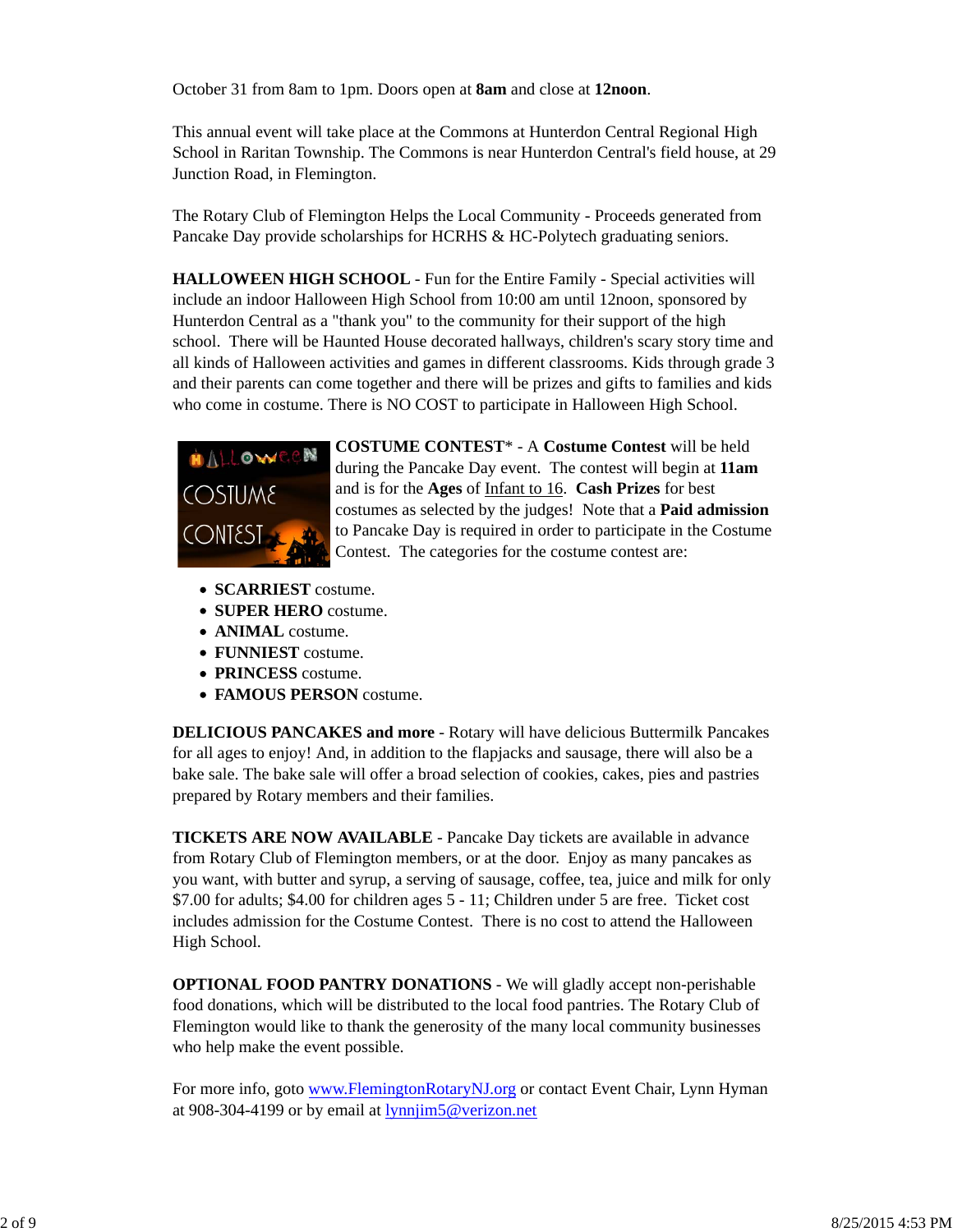

Your full circle of care. www.hunterdonhealthcare.org

Hunterdon Healthcare Thanks to the **Hunterdon Healthcare System** for being our **Primary Event Sponsor**!



*Rotary eClub of Hunterdon Horizon* **Fellowship Bonfire to Collect School Supplies for Children Friday, August 28** at **6:00pm** 447 Rosemont-Ringoes Road Stockton, NJ 08559

The Rotary eClub of Hunterdon Horizon has invited us to join them at a Bonfire they are hosting. The charitable purpose of the fellowship event is to collect school supplies for children on the **Fort Peck Indian Reservation**, and to social and enjoy fellowship among Rotarians and our colleagues. Please **Click Here** to Register!

This is also a Potluck/BYOB.

Please bring a donation of school supplies OR donate to this project by clicking here.

For more info or questions, Click Here to visit the website or call Nicole Voigt at (908)752-3166.



# *SPEAKERS & PROGRAMS BEING SOUGHT*

President Mick is looking for some ideas for upcoming meeting programs and speakers. If you have any leads, please pass them onto Mick Schaible, who will follow-up to schedule the speaker.

**Click here** to generate an email directly to Mick.



# *HUNTERDON COUNTY CHAMBER OF COMMERCE*

As you know, the Rotary Club of Flemington is a member of the H.C. Chamber of Commerce. This enables all Rotarians the ability to attend a Chamber function as a "member". If someone asks you what your business is, you would explain that you are a member representing the Rotary Club of Flemington. **Click Here** to visit the Chamber website for a listing of upcoming events.



*Hunterdon Chamber Internet Radio "THE ROTARY HOUR"* **Mondays from 10am to 11am**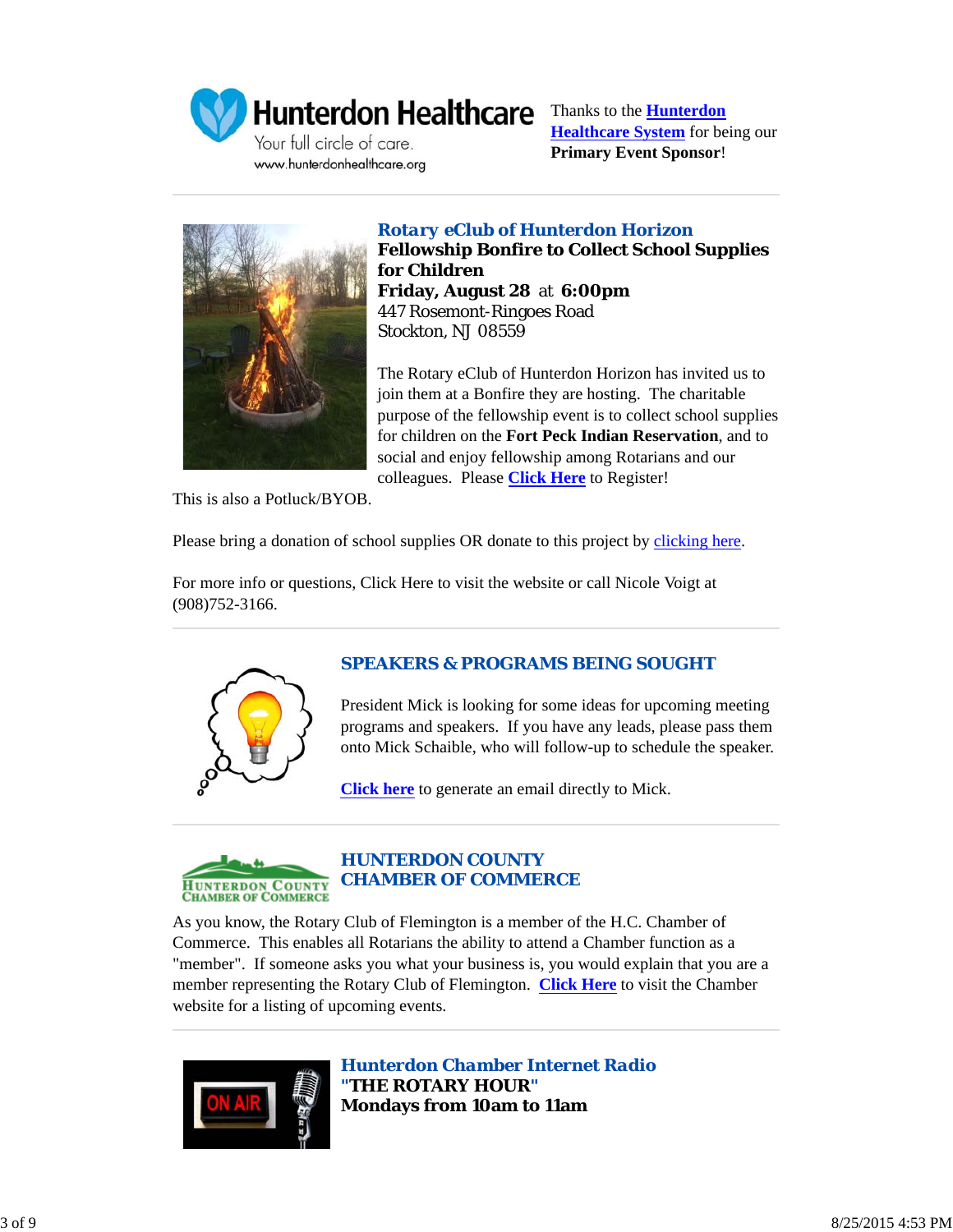PDG Megan Jones-Holt is the host of "The Rotary Hour" on the Hunterdon Chamber Internet Radio station and is looking for guests to have on the show. If you are intersted, please get in touch with Megan at (908)894-4590 or **mjonesholt@gmail.com**. **Click Here** to listen to the Hunterdon Chamber Internet Radio station from your PC, smart phone, mobile device, etc.

*FLEMINGTON BUSINESS IMPROVEMENT DISTRICT* FLEMINGTON www.downtownflemington.com

If you would like to learn more about events and activities going on around Flemington, please **CLICK HERE** to visit the Flemington Business Improvement District (BID) website.

# *ROTARY DISTRICT 7510 NEWS*

**Click Here** to read the current news from our Rotary District 7510.

## *SPEAKERS & PROGRAMS BEING SOUGHT*

We are always seeking new or creative ideas for upcoming meeting programs and speakers. If you have any leads, please pass them onto Mick Schaible. **Click here** to generate an email directly to Mick.

## *UPCOMING DATES TO NOTE*

#### **Summary of Upcoming Club Meeting Programs**:

Wed, 9/02: TBA Wed, 9/09: TBA Wed, 9/16: TBA Wed, 9/23: TBA Wed, 9/30: TBA

Wed, 10/07: TBA Wed, 10/14: TBA Wed, 10/21: District Governor Hal Daume - Official Visit Wed, 10/28: TBA

**Next RCOF Board Meeting**: Tues, 9/15/2015 at 6:00 PM. (Meetings held bi-monthly). **Next Membership Meeting**: Wed, 9/9/2015 at 1:30 PM (Usually the 2<sup>nd</sup> Wed).

**Upcoming RCOF Club Events, Fundraisers, Fellowship Events, Etc**.:

Sat, 10/31: **Pancake Day & Costume Contest** at the H.C.R.H.S. Commons Fri, 12/04: **Christmas Tree Lighting Ceremony** (Main Street, Flemington) Sun, 12/06: **Hunterdon Holiday Parade** (Main Street, Flemington)

**Rotary District 7510 Events & Functions:**

Fri, 09/25: **Help Nepal Benefit Concert** at the Scotch Plains-Fanwood High School; 667 Westfield Road, Scotch Plains at **6pm** Tue, 10/06: **Vocational Assembly** at The Pines Manor; Talmadge Road & Route 27,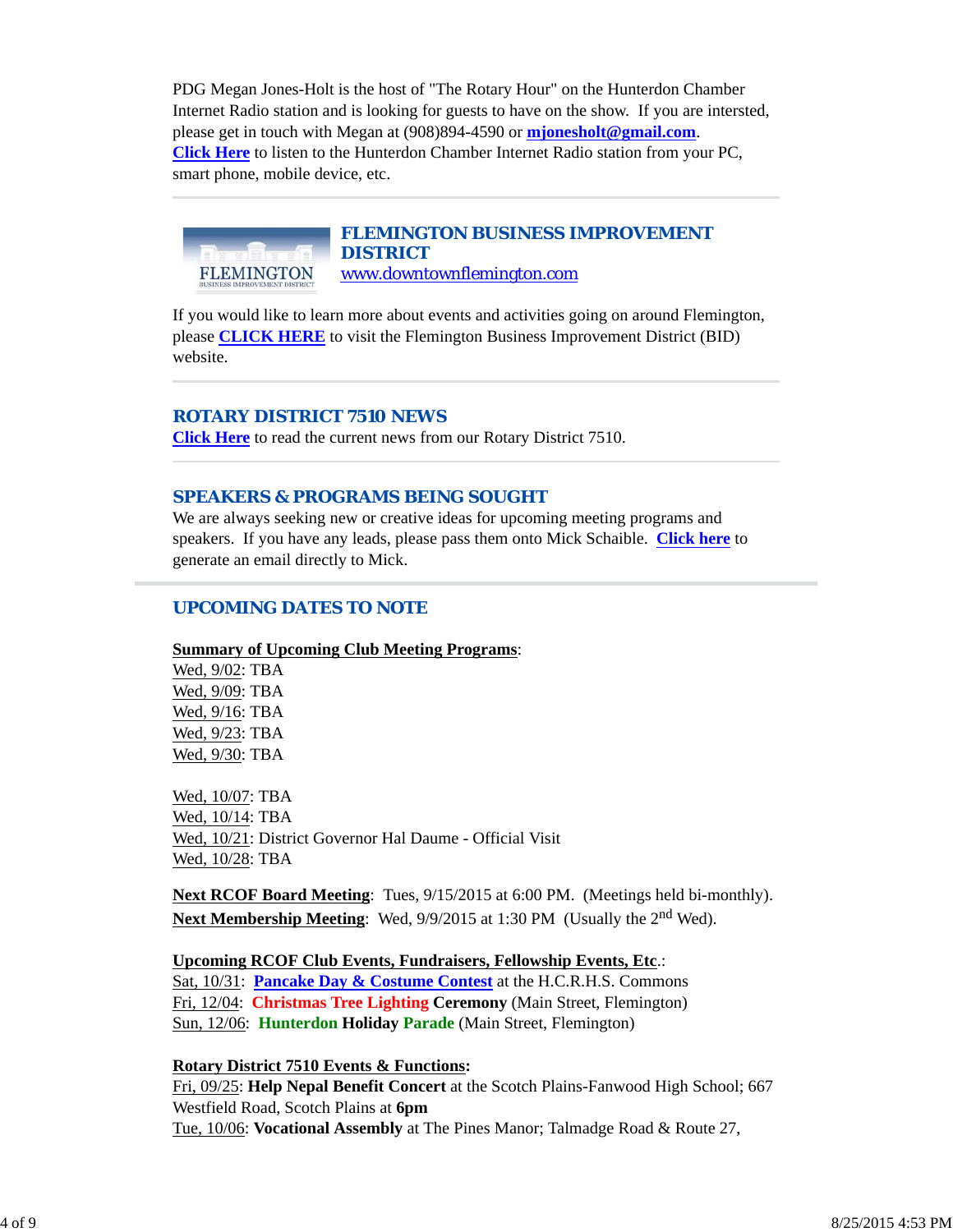Edison, NJ at 3:30pm. Cost is \$50 per person in advance. Sat, 10/31: **Foundation Grants Seminar** at The Bridgewater Marriott Hotel; 700 Commons Way, Bridgewater, NJ at 8:30am. No cost to attend.

## *COMMITTEE LIST:*

**Click Here** to download the listing of all current Club Committee's and its members.

## *"MEMBERS ONLY" WEBSITE:*

#### **Click Here for the Members Only section of the website to find:**

- 1) The "Membership Proposal Form" to propose a new member.
- 2) New Member Information.
- 3) An Online Copy of the Club Membership Directory.
- 4) A Link to All Photos Albums of the Club.

#### *ROTARY WEBSITE LINKS:*

Rotary International: **www.Rotary.org** Rotary District 7510: **www.RotaryNJ.org**

#### *NEARBY ROTARY CLUB MEETINGS:*

As A Rotarian, you are Welcome to attend a Rotary Club meeting anywhere in the world. Click here for the Rotary Club Locator App. Or see below for some local meetings:

#### Mondays

**Lambertville/New Hope** (6:30 pm) - Lambertville Station Restaurant; 11 Bridge Street, Lambertville NJ 08530

**Piscataway** (12:15 pm) - Radisson Hotel; 21 Kingsbridge Road, Piscataway, NJ 08854

#### Tuesdays

**Whitehouse** (12:15 pm) - Max's 22; 456 Route 22 West, Whitehouse Station, NJ 08889 **Princeton** (12:15 pm) - The Nassau Club; 6 Mercer Street, Princeton, NJ 08540 **Bridgewater-Bound Brook** (12:15 pm) - Arbor Glenn; 100 Monroe St, Bridgewater 08807

#### Wednesdays

**Branchburg Township** (7:30 am): Stoney Brook Grille; 1285 Route 28, North Branch, NJ 08876

**Flemington** (12:15pm): Copper Hill Country Club; 100 Copper Hill Road, Ringoes, NJ 08851

**Hillsborough Township** (6:15 pm): Pheasant's Landing; 311 Amwell Road (Rt. 514), Hillsborough, NJ 08844

#### Thursdays

**Clinton Sunrise** (7:30 am): Clinton Fire Department; New Street, Clinton, NJ 08809 **Somerville/Bridgewater** (12:15 pm): Bridgewater Manor; 1251 US Highway 202/206, Bridgewater, NJ 08807

**Trenton** (12:15 pm): Freddie's Tavern; 12 Railroad Avenue, West Trenton, NJ 08628

#### Fridays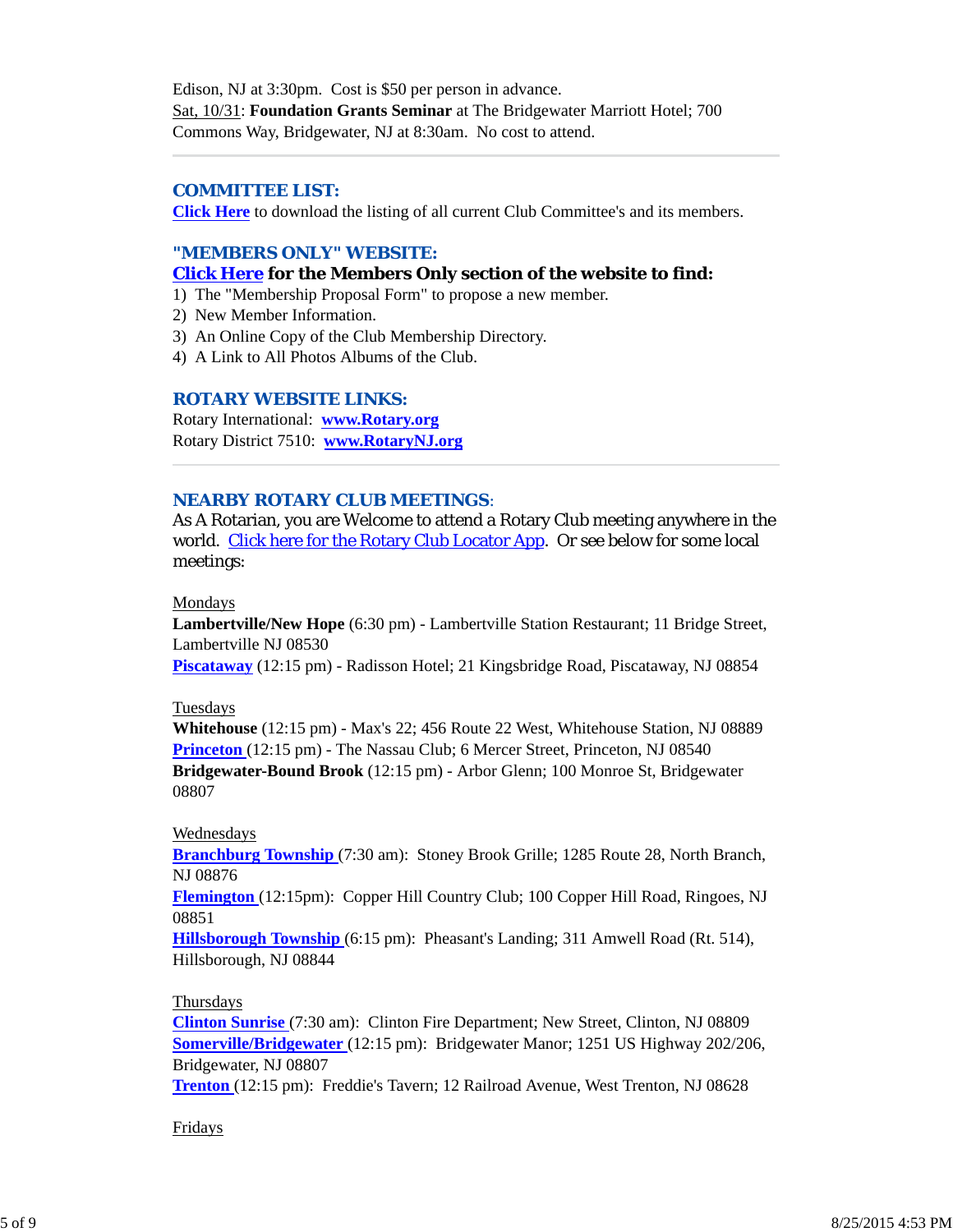**North Hunterdon** (12:15 pm): Beaver Brook County Club; 25 County Club Drive, Annandale, NJ 08801 **Princeton Corridor** (12:15pm): Hyatt Regency; 102 Carnegie Center, Rt. 1 North, Princeton, NJ 08540

eClub

**Rotary eClub of Hunterdon Horizon**: View website for meetings or online makeups.

# RI President's Call for Action in **2015-2016**: **"Be A Gift To The World"**

# **Rotary Club of Flemington - Our 92nd Year**

Founded October 3, 1923 \* Charter #1529 \* District 7510

| <b>Club President</b>                                        | <b>Mick Schaible</b>                         |  |  |
|--------------------------------------------------------------|----------------------------------------------|--|--|
| President-Elect                                              | <b>D.J. Wright</b>                           |  |  |
| Secretary                                                    | <b>Chris Steffner</b>                        |  |  |
| Treasurer, General                                           | <b>Bob Newland</b>                           |  |  |
| Treasurer, Lunch                                             | <b>Lynn Hyman</b> (immediate Past-President) |  |  |
| <b>Board Member</b>                                          | <b>Chris Kamnitsis</b>                       |  |  |
| <b>Board Member</b>                                          | <b>Joe Ziegler</b>                           |  |  |
| Sergeant-at-Arms                                             | <b>Jim Davidson</b>                          |  |  |
| R.I. President                                               | K.R. "Ravi" Ravindran (Sri Lanka)            |  |  |
| District Governor (DG)                                       | Hal Daume (Berkeley Heights, NJ)             |  |  |
| District Governor Elect (DGE)                                | <b>Charles Minton</b> (Union, NJ)            |  |  |
| District Governor Nomimee (DGN)                              | <b>Bob Zeglarski</b> (Roselle-Rosselle Park) |  |  |
| <b>Assistant District Governor (ADG)</b>                     | <b>Albert Varga</b> (Lambertville-New Hope)  |  |  |
| Club Meetings: Wednesday, 12:15 pm, Copper Hill Country Club |                                              |  |  |

100 Copper Hill Road, Ringoes 08551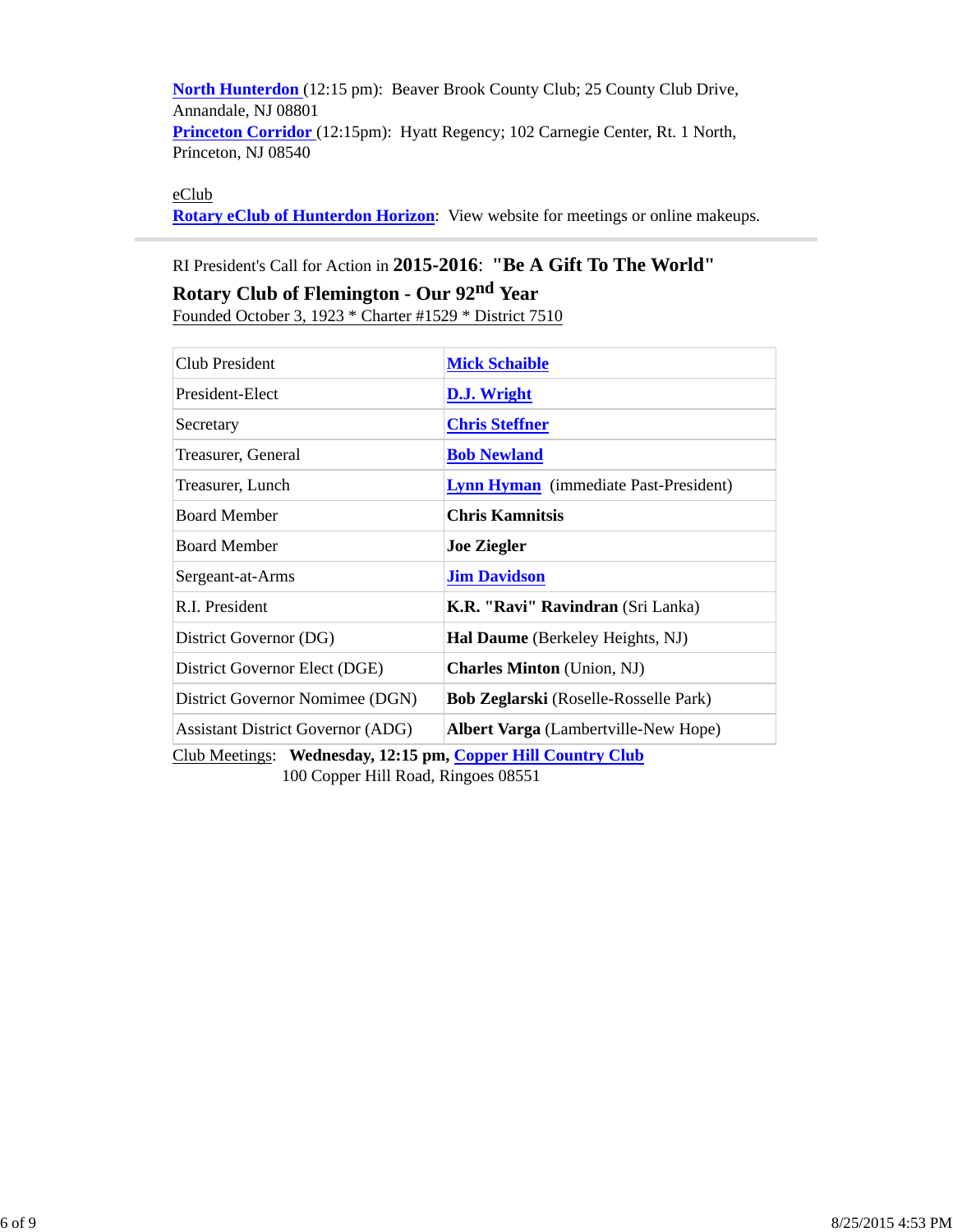



*MISSION STATEMENT*: The mission of Rotary International is to assist and guide Rotarians and Rotary clubs to accomplish the Object of Rotary to ensure Rotary's continuing relevance and to help build a better world, emphasizing service activities by individuals and groups that enhance the quality of life and human dignity, encouraging high ethical standards, and creating greater understanding among all people to advance the search for peace in the world.

**THE OBJECT OF ROTARY:** The object of Rotary is to encourage and foster the ideal of service as a basis of worthy enterprise and, in particular, to encourage and foster:

**1st**: The development of acquaintance as an opportunity for service;

**2nd**: High ethical standards in business and professions, the recognition of the worthiness of all useful occupations, and the dignifying of each Rotarian's occupation as an opportunity to serve society;

**3rd**: The application of the ideal of service in each Rotarian's personal, business and community life;

**4th**: The advancement of international understanding, goodwill, and peace through a world fellowship of business and professional persons united in the ideal of service.

# **THE 4-WAY TEST:** "Of the things we think, say or do:

**1st**: Is it the Truth?

- 2<sup>nd</sup>: Is it Fair to all concerned?
- **3rd**: Will it build goodwill and better friendships?
- **4th**: Will it be beneficial to all concerned?"

## *ROTARY's AVENUE'S OF SERVICE*:

**1)** Through **Club Service**, we have fun, build lasting friendships, and make sure that our club runs well.

**2)** Through **Vocational Service**, we volunteer our professional skills to serve others and promote integrity in everything we do.

**3)** Through **Community Service**, we address local needs and work with our community to bring lasting improvements.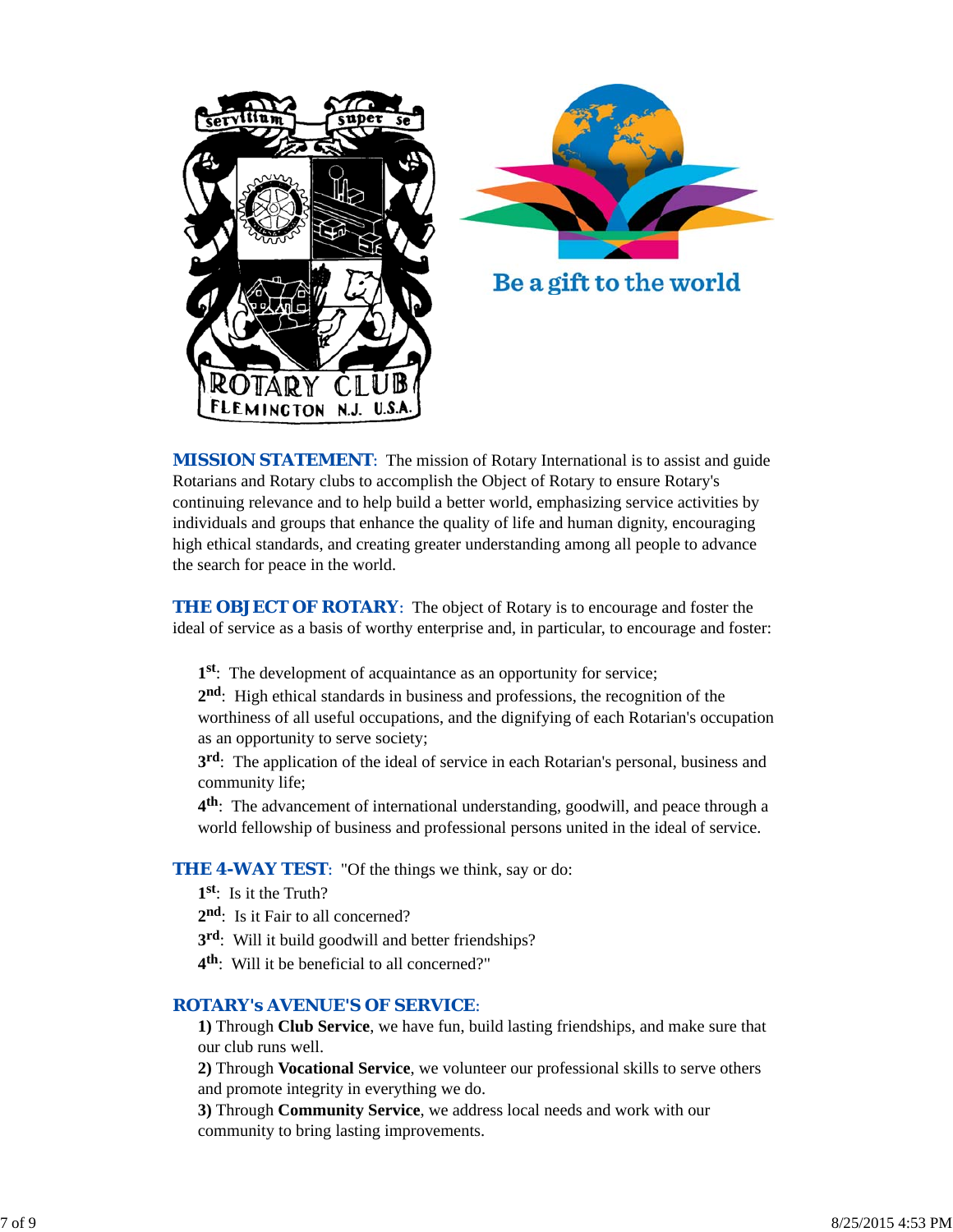**4)** Through **International Service**, we meet humanitarian needs around the globe and promote world understanding and peace.

**5)** Through **Youth Service**, we work with young people to help them become the next generation of leaders, visionaries, and peacemakers.

| הסטוונטואו וט ושטוווואז ווט       |                     |                                          |  |  |
|-----------------------------------|---------------------|------------------------------------------|--|--|
| <b>Rotarian</b>                   | <b>Member Since</b> | <b>Classification</b>                    |  |  |
| Black, Bruce B.                   | 2007                | <b>Health and Fitness</b>                |  |  |
| Bohler, Herbert C. (Herb)         | 1977                | <b>Specialty Advertising</b>             |  |  |
| <b>Campbell, Jennifer</b>         | 2015                | <b>General Practice</b>                  |  |  |
| Chittenden, Robert L. (Bob)       | 2003                | M.E.F.P. Consulting Engineering          |  |  |
| Clark, Arthur L. (Sandy)          | 1987                | Printing                                 |  |  |
| Davidson, James G. (Jim)          | 2002                | <b>Rubber Products</b>                   |  |  |
| Erskine, John                     | 2014                | Youth Development                        |  |  |
| Ferrari, Frederick J. (Fred)      | 1964                | Orthodontia                              |  |  |
| Fisher, Charles H. (Charlie)      | 1961                | <b>Funeral Services</b>                  |  |  |
| Fisher, Thomas H. (Tom)           | 2012                | <b>Property &amp; Casualty Insurance</b> |  |  |
| <b>Harkness, David W. (Dave)</b>  | 2015                | <b>Hospital Affairs</b>                  |  |  |
| Harrison, Jeffrey (Jeff)          | 1996                | Psychotherapy                            |  |  |
| Hyman, Lynn                       | 2010                | <b>Retail Banking</b>                    |  |  |
| Kamnitsis, Christopher P. (Chris) | 2001                | <b>Financial Planning</b>                |  |  |
| Kavanagh, Michele                 | 2013                | <b>Community Banking</b>                 |  |  |
| <b>King, Linda</b>                | 2015                | <b>Non-Profit</b>                        |  |  |
| Liebross, Ira                     | 1997                | <b>Family Medicine</b>                   |  |  |
| Loew, Darren                      | 2002                | Orthodontics                             |  |  |
| Martin, Teresa (Terry)            | 1993                | Solid Waste/Recycling                    |  |  |
| Mazujian, Harry                   | 2004                | Clergy                                   |  |  |
| McWilliams, Nancy                 | 1992                | Psychotherapy                            |  |  |
| Metz, Kim                         | 2007                | <b>Technical Education</b>               |  |  |
| Muller, George D.                 | 1964                | <b>Cut Glass Manufacturing</b>           |  |  |
| Nastasi, William (Bill)           | 1996                | <b>General Contracting</b>               |  |  |
| Newland, Robert D. (Bob)          | 1998                | Insurance                                |  |  |
| Ownes, Terry M.                   | 1987                | <b>Floor Covering</b>                    |  |  |
| Phelan, Christopher J. (Chris)    | 2009                | <b>Chamber Of Commerce</b>               |  |  |
| Randolph, R. Wayne                | 1982                | <b>Veterinary Medicine</b>               |  |  |
| Reinbacher, Otto A.               | 1997                | Clergy                                   |  |  |
| Rogow, Stephen S. (Steve)         | 1973                | Orthodontics                             |  |  |
| Schaible, R. Michael (Mick)       | 1998                | <b>Appraisal Services</b>                |  |  |
| Skowronek, Kenneth J. (Ken)       | 1994                | <b>Family Law</b>                        |  |  |
| Sollner, Richard F. (Dick)        | 1962                | Air Transportation                       |  |  |
| Steffner, Christina (Chris)       | 2014                | Education                                |  |  |
| Stothoff, Richard H. (Dick)       | 1966                | <b>Sanitary Engineering</b>              |  |  |
| Weinstein, Theodore H. (Ted)      | 1994                | <b>Pulmonary Medicine</b>                |  |  |

# **2015-2016 CLUB MEMBER ROSTER Rotary Club of Flemington, NJ** Current Number of Members: 43